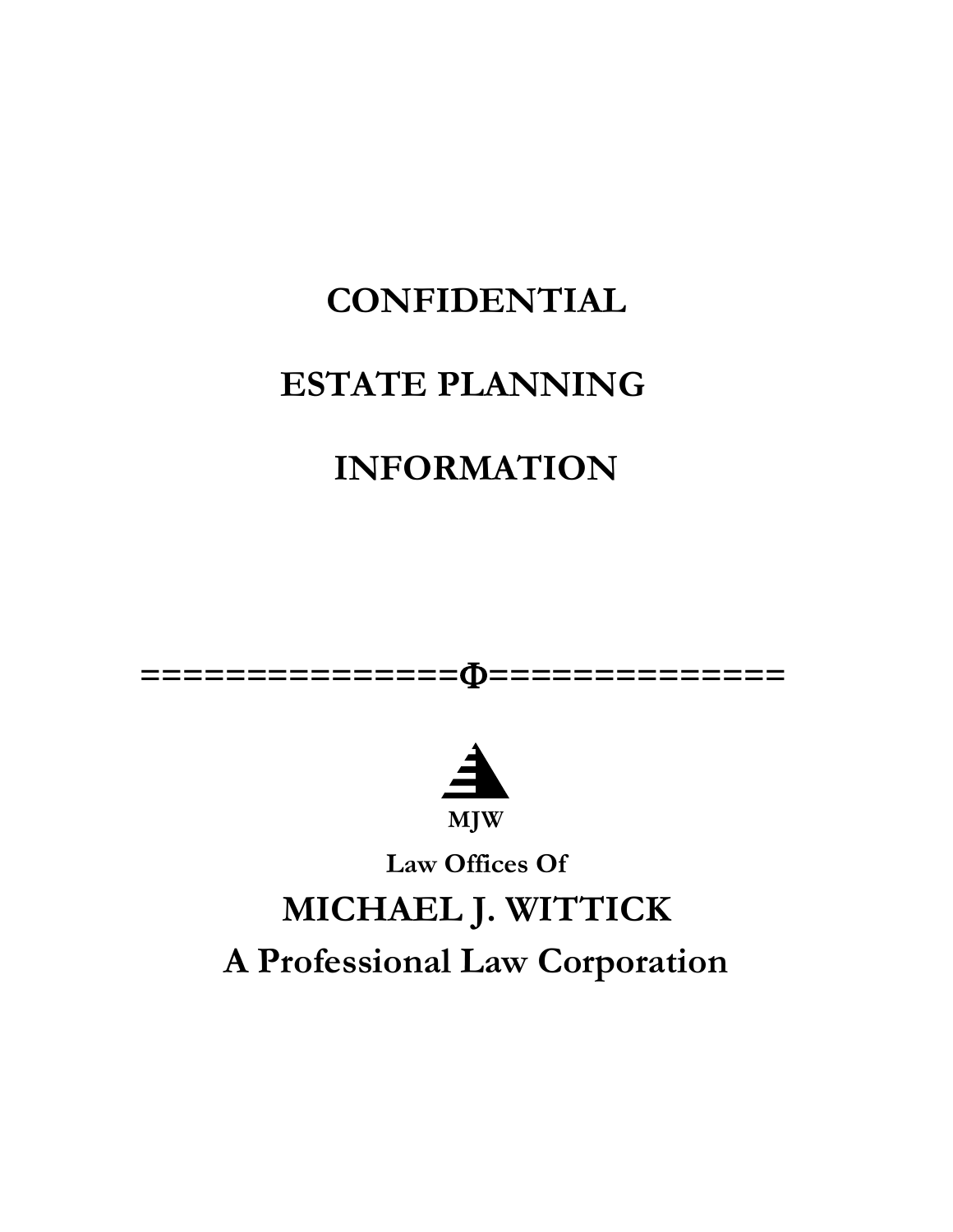### **PERSONAL INFORMATION - YOU**

| Referred by:                                 |             |                                                                                                                      | Date Prepared:                                |  |  |
|----------------------------------------------|-------------|----------------------------------------------------------------------------------------------------------------------|-----------------------------------------------|--|--|
| Name                                         |             |                                                                                                                      | Phone/Fax                                     |  |  |
| <b>CLIENT #1:</b><br><b>Full Legal Name:</b> |             |                                                                                                                      |                                               |  |  |
|                                              |             | and the control of the control of the control of the control of the control of the control of the control of the     |                                               |  |  |
|                                              |             |                                                                                                                      |                                               |  |  |
| City:                                        |             |                                                                                                                      |                                               |  |  |
|                                              |             |                                                                                                                      | State:                                        |  |  |
| County:<br>Home Phone:                       |             | <u> 1989 - Johann Stein, mars an deutscher Stein und der Stein und der Stein und der Stein und der Stein und der</u> | Zip Code:                                     |  |  |
| <b>Birth Date:</b>                           |             |                                                                                                                      |                                               |  |  |
| U.S. Citizen:                                | YES         | <b>NO</b>                                                                                                            | Age:                                          |  |  |
|                                              |             |                                                                                                                      |                                               |  |  |
|                                              |             |                                                                                                                      |                                               |  |  |
| Employer:                                    |             | <u> 1989 - Johann John Stone, mars et al. (1989)</u>                                                                 |                                               |  |  |
|                                              |             |                                                                                                                      |                                               |  |  |
| City:                                        |             |                                                                                                                      | $State:$ $Zip Code:$<br>Own Business ? YES NO |  |  |
|                                              |             |                                                                                                                      |                                               |  |  |
| <b>CLIENT#2</b>                              |             |                                                                                                                      |                                               |  |  |
| Full Legal Name:                             |             |                                                                                                                      |                                               |  |  |
|                                              |             |                                                                                                                      |                                               |  |  |
|                                              |             |                                                                                                                      |                                               |  |  |
| Home Address:                                |             | <u> 1980 - Andrea Stadt Britain, amerikansk politiker (d. 1980)</u>                                                  |                                               |  |  |
| City:                                        |             |                                                                                                                      | State:                                        |  |  |
| County:                                      |             |                                                                                                                      |                                               |  |  |
| Home Phone:                                  |             |                                                                                                                      |                                               |  |  |
| <b>Birth Date:</b>                           |             |                                                                                                                      | Age:                                          |  |  |
| U.S. Citizen:                                | <b>EXES</b> | NO.                                                                                                                  |                                               |  |  |
|                                              |             |                                                                                                                      |                                               |  |  |
| Employer:                                    |             |                                                                                                                      | Occupation:                                   |  |  |
|                                              |             |                                                                                                                      |                                               |  |  |
| City:                                        |             |                                                                                                                      | State: <u>Zip Code:</u>                       |  |  |
|                                              |             |                                                                                                                      | Own Business ? YES<br>N <sub>O</sub>          |  |  |

### **IF YOU ARE MARRIED OR DOMESTIC REGISTERED PARTNERS**:

Date of Marriage or Domestic Partnership: Have you signed a pre or post-marriage agreement ? YES NO (If so, please furnish a copy)

#### **CURRENT ESTATE PLANNING**:

Have you or your spouse previously completed will, trust or estate planning? YES NO If YES, what kind of estate planning and when ?

*\*It would be helpful to bring your wills and/or trusts to your consultation for review*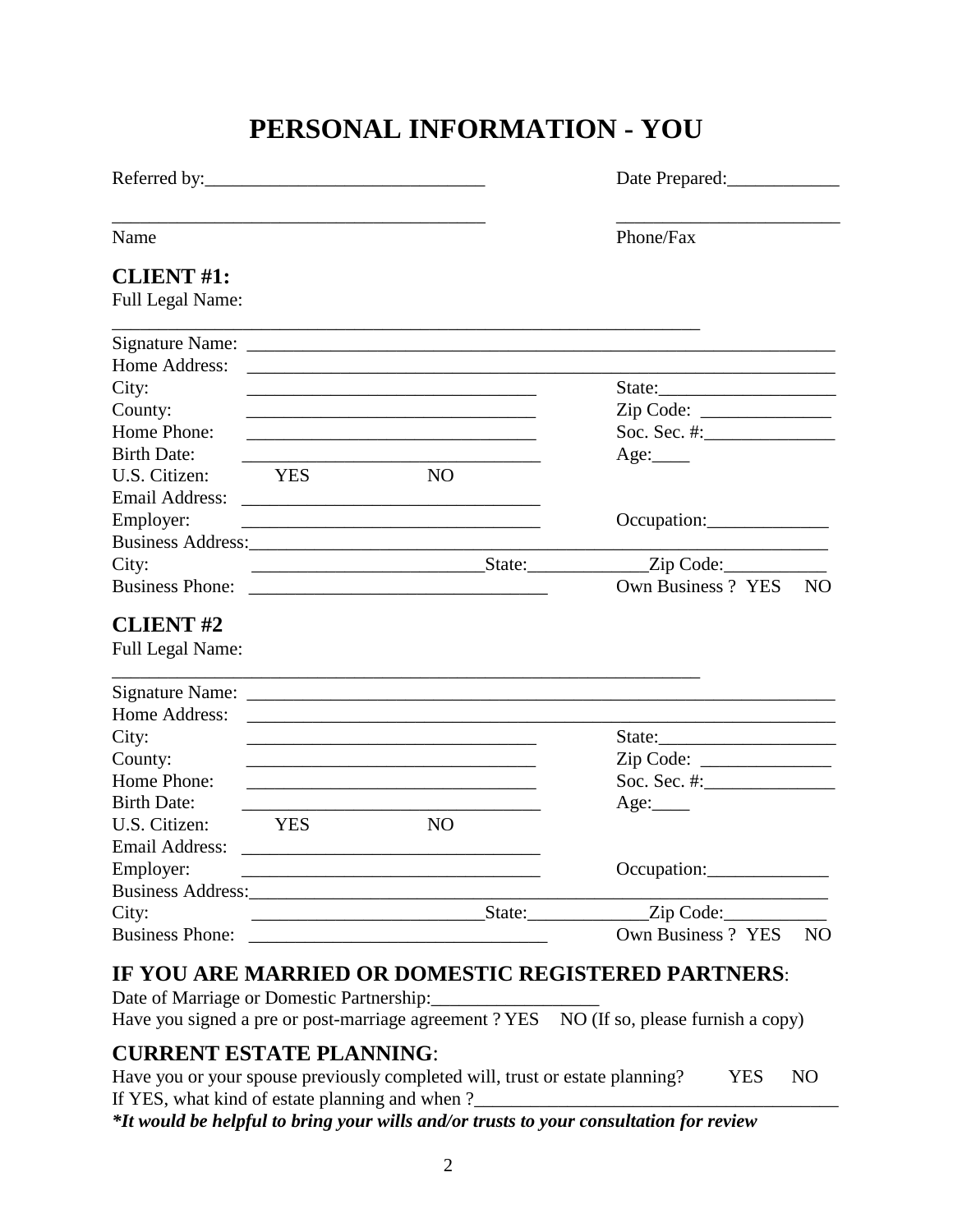### PERSONAL INFORMATION - YOUR BENEFICIARIES

YOUR CHILDREN: Please indicate any children who are adopted. Under "Parent(s)", please use "JT" if both spouses are parents, "H" if husband is the parent, "W" if wife is the parent, "S" if you are a single parent.

| <b>Full Legal Name</b>                                                           | Parent(s)                                                                                                      | <b>Birth Date</b> |  |
|----------------------------------------------------------------------------------|----------------------------------------------------------------------------------------------------------------|-------------------|--|
|                                                                                  | Grandchildren:                                                                                                 |                   |  |
|                                                                                  |                                                                                                                |                   |  |
| <b>Full Legal Name</b>                                                           | Parent(s)                                                                                                      | <b>Birth Date</b> |  |
|                                                                                  |                                                                                                                | Grandchildren:    |  |
| Specific Wishes with respect to Inheritance:                                     |                                                                                                                |                   |  |
| <b>Full Legal Name</b>                                                           | Parent $(s)$                                                                                                   | <b>Birth Date</b> |  |
|                                                                                  | Grandchildren:                                                                                                 |                   |  |
| Specific Wishes with respect to Inheritance: ___________________________________ |                                                                                                                |                   |  |
| Full Legal Name                                                                  | Parent $(s)$                                                                                                   | <b>Birth Date</b> |  |
| Occupation:                                                                      |                                                                                                                |                   |  |
|                                                                                  |                                                                                                                |                   |  |
| <b>Full Legal Name</b>                                                           | Parent(s)                                                                                                      | <b>Birth Date</b> |  |
|                                                                                  | Grandchildren: Value of Alberta Change and Changes and Changes and Changes and Changes and Changes and Changes |                   |  |
|                                                                                  |                                                                                                                |                   |  |
| <b>Full Legal Name</b>                                                           | Parent(s)                                                                                                      | <b>Birth Date</b> |  |
|                                                                                  | Grandchildren:                                                                                                 |                   |  |
| Specific Wishes with respect to Inheritance:                                     |                                                                                                                |                   |  |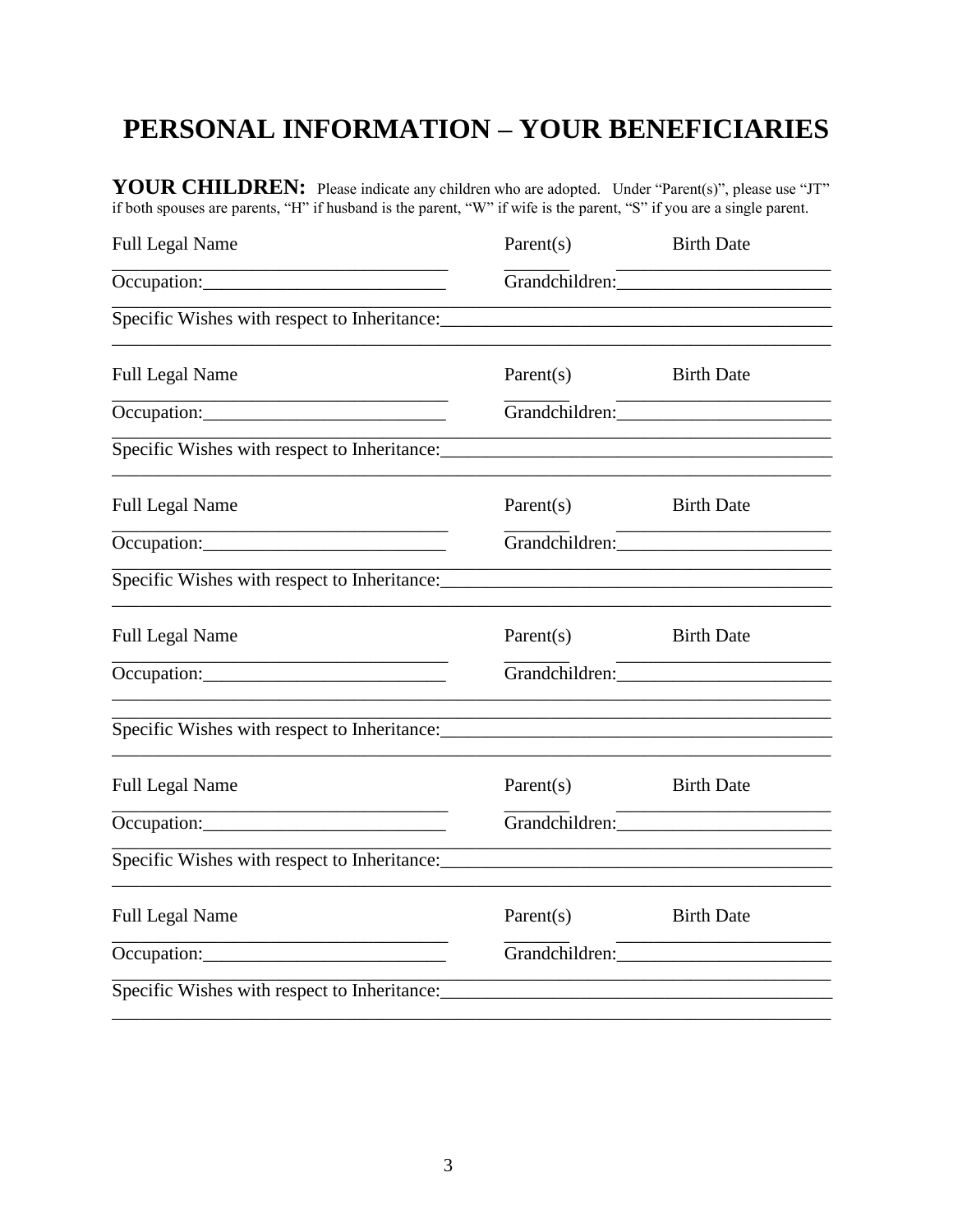**OTHER DEPENDENTS** Friends or relatives who depend upon either of you for part of their support. Full Legal Name Relationship

 $\overline{\phantom{a}}$  , and the set of the set of the set of the set of the set of the set of the set of the set of the set of the set of the set of the set of the set of the set of the set of the set of the set of the set of the s

#### **QUESTIONS ABOUT YOUR CHILDREN OR OTHER BENEFICIARIES**

| 1. Do any of your children or beneficiaries receive governmental support or<br>benefits because of a disability or handicap?                 | <b>YES</b> | NO. |
|----------------------------------------------------------------------------------------------------------------------------------------------|------------|-----|
| 2. Do any of your children or beneficiaries have special educational, medical<br>or physical needs?                                          | <b>YES</b> | NO. |
| 3. Are any of your children or beneficiaries institutionalized?                                                                              | YES        | NO  |
| 4. If you answered YES to any of the above questions, please identify the child with the<br>disability and the type of disability involved ? |            |     |
| 5. Do any of your children or beneficiaries have any other special needs or<br>circumstances that concern you?<br>If YES, please describe:   | YES        | NO. |

#### **IF ANY OF YOUR CHILDREN ARE UNDER THE AGE OF 18**

Please provide the names of GUARDIANS if you or your spouse were unable to care for your minor children. Please use Full Legal Names and Relationship to you.

| Initial guardian(s):         | Relationship |
|------------------------------|--------------|
| $1st$ Successor guardian(s): | Relationship |
| $2nd$ Successor guardian(s): | Relationship |
|                              |              |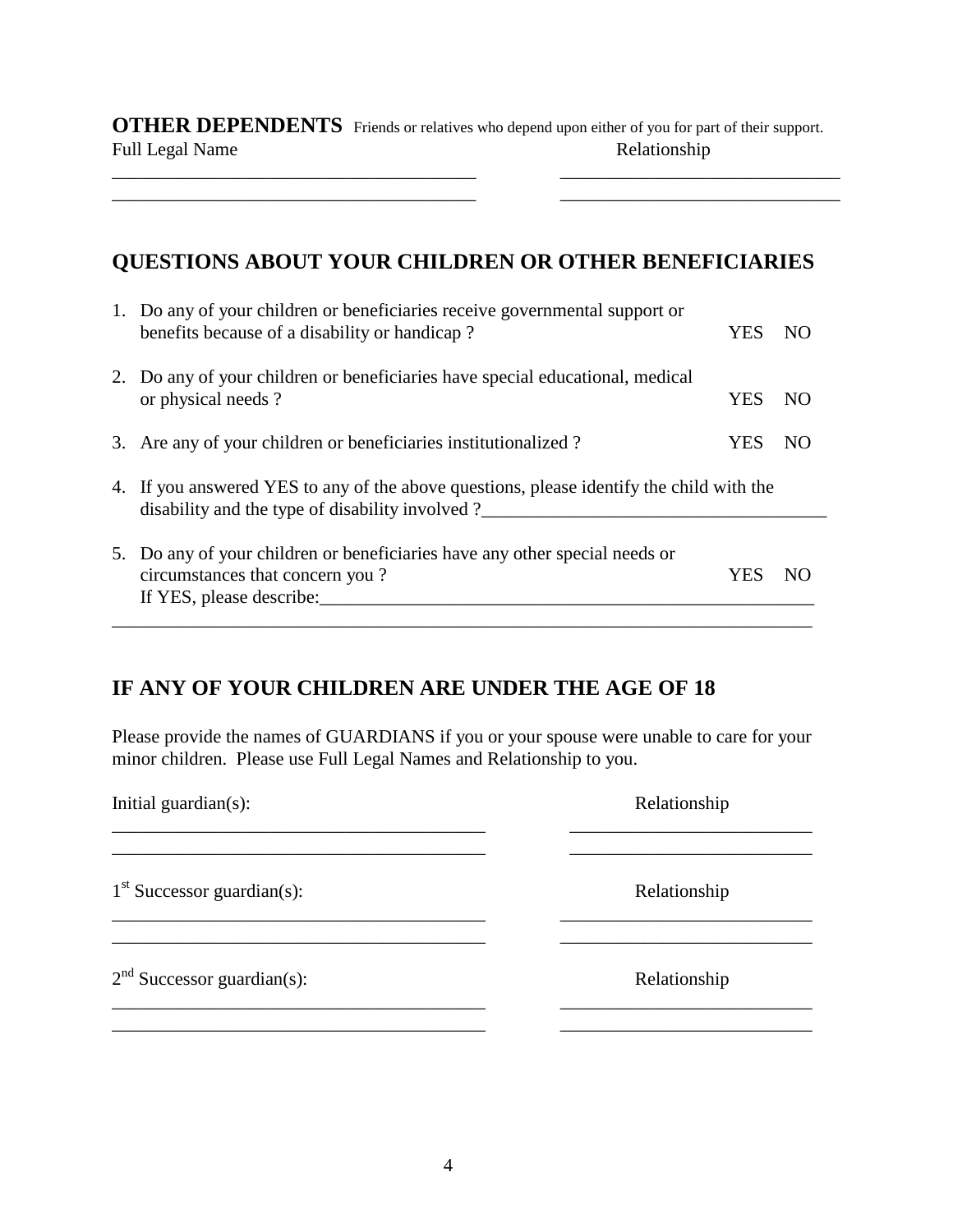### **PERSONAL INFORMATION - BACKGROUND**

### **QUESTIONS ABOUT YOU (AND YOUR SPOUSE)**

| 1. Do you (or your spouse) have any health problems?                                            | <b>YES</b> | N <sub>O</sub> |
|-------------------------------------------------------------------------------------------------|------------|----------------|
| 2. Have either you (or your spouse) been divorced or widowed?                                   | <b>YES</b> | N <sub>O</sub> |
| Please furnish a copy of any property settlement agreements.                                    |            |                |
| 3. Do you have a specialist managing your financial/investment objectives?                      | <b>YES</b> | N <sub>O</sub> |
| 4. Do you have a specialist managing your insurance needs in the following areas?YES            |            | N <sub>O</sub> |
| Disability and/or Long Term Care Insurance?                                                     | <b>YES</b> | N <sub>O</sub> |
| Life Insurance?                                                                                 | <b>YES</b> | NO             |
| Property & Casualty Insurance                                                                   | <b>YES</b> | N <sub>O</sub> |
| <b>Business Liability Insurance</b>                                                             | <b>YES</b> | N <sub>O</sub> |
| 5. Are you confident that your current plan prevents the court from determining who will be the |            |                |
| guardians of your minor children?                                                               | <b>YES</b> | <b>NO</b>      |
| 6. Are you confident that your current plan protects you from unnecessary placement in a        |            |                |
| nursing home and provides clear instructions for in home healthcare?                            | <b>YES</b> | <b>NO</b>      |
| 7. Are you confident that your current plan will prevent the IRS from taking between 37% and    |            |                |
| 55% of your life insurance proceeds from your family?                                           | YES' NO    |                |
| 8. Does your current plan avoid estate taxes at an approximate 50% rate?                        | <b>YES</b> | N <sub>O</sub> |
| 9. Are you confident that your current plan protects your surviving spouse, children, and other |            |                |
| beneficiaries from creditors, lawsuits and failed marriages?                                    | <b>YES</b> | N <sub>O</sub> |
| 10. Have you taken steps to protect your children's inheritance in the event your surviving     |            |                |
| spouse chooses to remarry                                                                       | <b>YES</b> | N <sub>O</sub> |
| YOUR ADVISORS ON YOUR ESTATE PLANNING TEAM                                                      |            |                |
| $N_{\rm o}$ $C_{\rm trv}/C_{\rm toto}$<br>Tolophone                                             |            |                |

| Name                      | City/State | Telephone |
|---------------------------|------------|-----------|
|                           |            |           |
|                           |            |           |
|                           |            |           |
|                           |            |           |
|                           |            |           |
| Business Liab. Ins. Agent |            |           |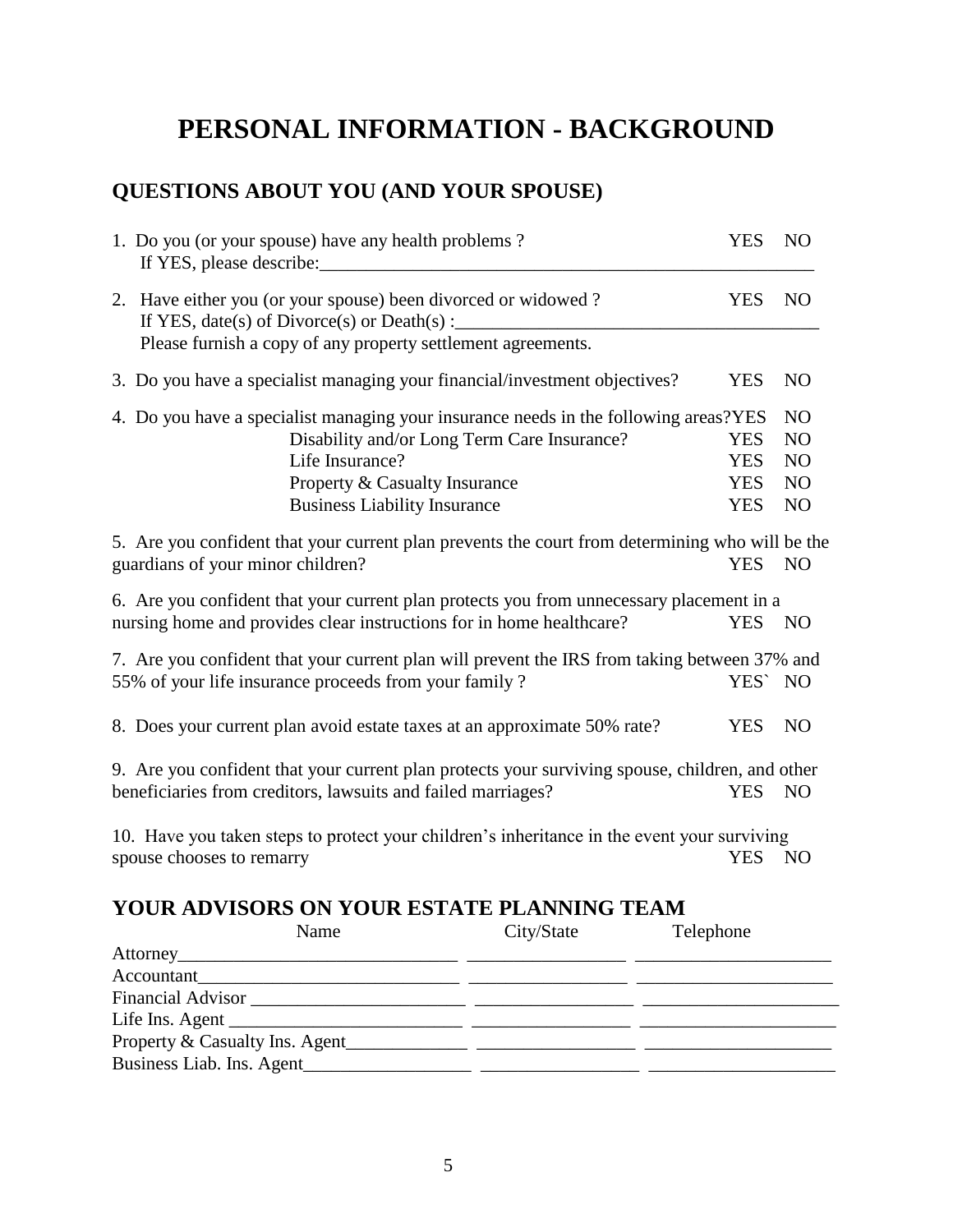### **PERSONS TO ACT FOR YOU**

#### **GENERAL INSTRUCTIONS:**

If you were unable and/or unavailable to make decisions for yourself, who would you want to make decisions for you with regard to your property and assets ? You may name a husband and wife on one line if you wish them to serve together.

#### **FOR CLIENT #1: (**In order of preference)

| <b>Full Legal Name:</b><br>$1^{\rm st}$        | Address (Street, City, State) |
|------------------------------------------------|-------------------------------|
| 2 <sup>nd</sup><br>$3^{\text{rd}}$             |                               |
| 4 <sup>th</sup>                                |                               |
| <b>FOR CLIENT #2:</b> (In order of preference) |                               |
| <b>Full Legal Name:</b>                        | Address (Street, City, State) |
| 1st                                            |                               |
| 2 <sup>nd</sup>                                |                               |
| $3^{\text{rd}}$                                |                               |
| 4 <sup>th</sup>                                |                               |

#### **HEALTH CARE DECISONS:**

If you were unable to make health care decisions for yourself, who would you want to make such decisions for you. Health care decisions include those pertaining to medical treatment.

#### **FOR CLIENT #1:** (In order of preference)

| <b>Full Legal Name</b><br>1 <sup>st</sup>      | Address (Street, City, State) |
|------------------------------------------------|-------------------------------|
| 2 <sup>nd</sup><br>$3^{\text{rd}}$             |                               |
| 4 <sup>th</sup>                                |                               |
| <b>FOR CLIENT #2:</b> (In order of preference) |                               |
| <b>Full Legal Name</b>                         | Address (Street, City, State) |
| $1^{\rm st}$<br>2 <sup>nd</sup>                |                               |
| 3 <sup>rd</sup>                                |                               |

4 th \_\_\_\_\_\_\_\_\_\_\_\_\_\_\_\_\_\_\_\_\_\_\_\_\_\_\_\_\_\_\_\_\_\_\_\_\_\_ \_\_\_\_\_\_\_\_\_\_\_\_\_\_\_\_\_\_\_\_\_\_\_\_\_\_\_\_\_\_\_\_\_\_\_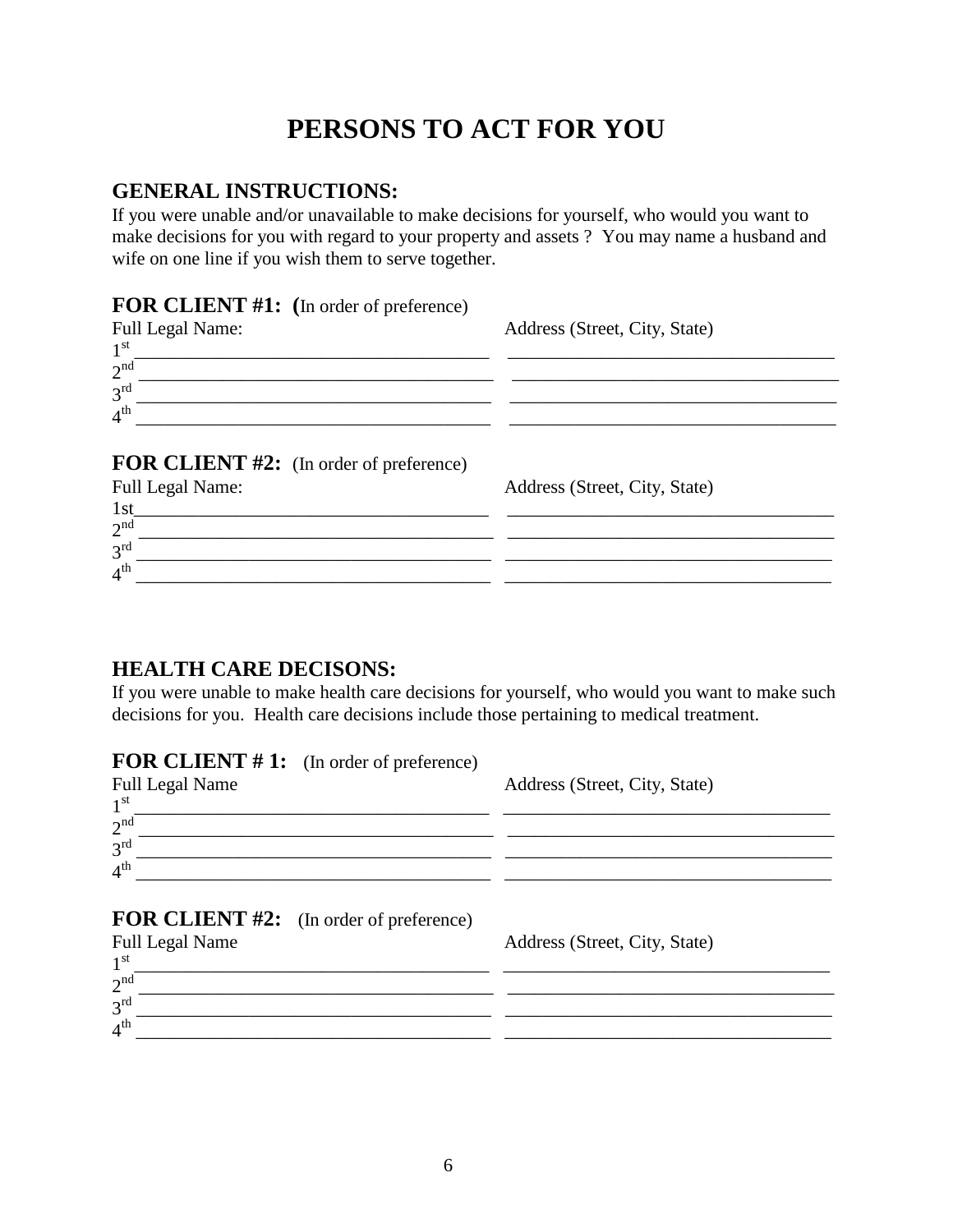## **YOUR CONCERNS AND OBJECTIVES**

| Please rate the importance to you of the following concerns:                                                                                                                                                                                                                                                                                                                                  | Least - Most                                                                                                      |
|-----------------------------------------------------------------------------------------------------------------------------------------------------------------------------------------------------------------------------------------------------------------------------------------------------------------------------------------------------------------------------------------------|-------------------------------------------------------------------------------------------------------------------|
| PROTECTION FOR YOURSELF                                                                                                                                                                                                                                                                                                                                                                       |                                                                                                                   |
| <b>MAINTAINING CONTROL OF YOUR ASSETS</b><br>AVOIDING PROBLEMS IN CASE OF MENTAL DISABILITY<br>AUTHORIZE RELEASE OF PROTECTED HEALTH CARE INFO<br><b>AVOIDING NURSING HOME COSTS</b><br><b>AVOIDING LIFE SUPPORT</b><br><b>CREDITOR PROTECTION</b><br>PROTECTION OF RETIREMENT                                                                                                                | 1 2 3 4 5<br>1 2 3 4 5<br>12345<br>1 2 3 4 5<br>1 2 3 4 5<br>1 2 3 4 5<br>1 2 3 4 5                               |
| PROTECTION OF CHILDREN OR GRANDCHILDREN OR BENEFICIARIES                                                                                                                                                                                                                                                                                                                                      |                                                                                                                   |
| <b>GUARDIANSHIPS FOR PROTECTION OF MINOR CHILDREN</b><br>PROTECTION OF ADULT CHILDREN OR BENEFICIARIES<br>PROTECTION OF GRANDCHILDREN<br>FOR SPECIAL NEEDS CHILDREN &/OR GRANDCHILDREN<br><b>CREDITOR PROTECTION</b><br><b>DIVORCE PROTECTION</b><br>PROMOTE FAMILY VALUES EVEN AFTER YOU ARE GONE<br>FROM INHERITANCE PASSING TO CHILD'S SPOUSE<br>FROM CHILD'S MISMANAGEMENT OF INHERITANCE | 1 2 3 4 5<br>1 2 3 4 5<br>1 2 3 4 5<br>1 2 3 4 5<br>1 2 3 4 5<br>1 2 3 4 5<br>1 2 3 4 5<br>1 2 3 4 5<br>1 2 3 4 5 |
| PROTECTION FOR YOUR SPOUSE                                                                                                                                                                                                                                                                                                                                                                    | 1 2 3 4 5                                                                                                         |
| ASSURE STANDARD OF LIVING FOR SURVIVING SPOUSE<br><b>CREDITOR PROTECTION</b><br>FROM INHERITANCE PASSING TO NEW SPOUSE<br><b>UPON REMARRIAGE</b>                                                                                                                                                                                                                                              | 1 2 3 4 5<br>1 2 3 4 5<br>1 2 3 4 5                                                                               |
| <b>PASS MAXIMUM WEALTH TO FAMILY OTHER MEMBERS</b>                                                                                                                                                                                                                                                                                                                                            | 1 2 3 4 5                                                                                                         |
| <b>AVOIDING JUDICIAL PROCEDURES</b>                                                                                                                                                                                                                                                                                                                                                           |                                                                                                                   |
| <b>AVOIDING CONSERVATORSHIPS</b><br><b>AVOIDING PROBATE</b>                                                                                                                                                                                                                                                                                                                                   | 1 2 3 4 5<br>1 2 3 4 5                                                                                            |
| <b>TAX CONCERNS</b>                                                                                                                                                                                                                                                                                                                                                                           |                                                                                                                   |
| AVOIDING OR REDUCING ESTATE TAXES<br>AVOIDING OR REDUCING INCOME TAXES<br>AVOIDING OR REDUCING GIFT TAXES<br>STRETCHING OUT TAX DEFERRED PAYMENTS OF                                                                                                                                                                                                                                          | 1 2 3 4 5<br>1 2 3 4 5<br>1 2 3 4 5                                                                               |
| RETIREMENT PLANS AS LONG AS POSSIBLE<br>AVOIDING CAPITAL GAINS TAXES UPON SALE                                                                                                                                                                                                                                                                                                                | 1 2 3 4 5<br>1 2 3 4 5                                                                                            |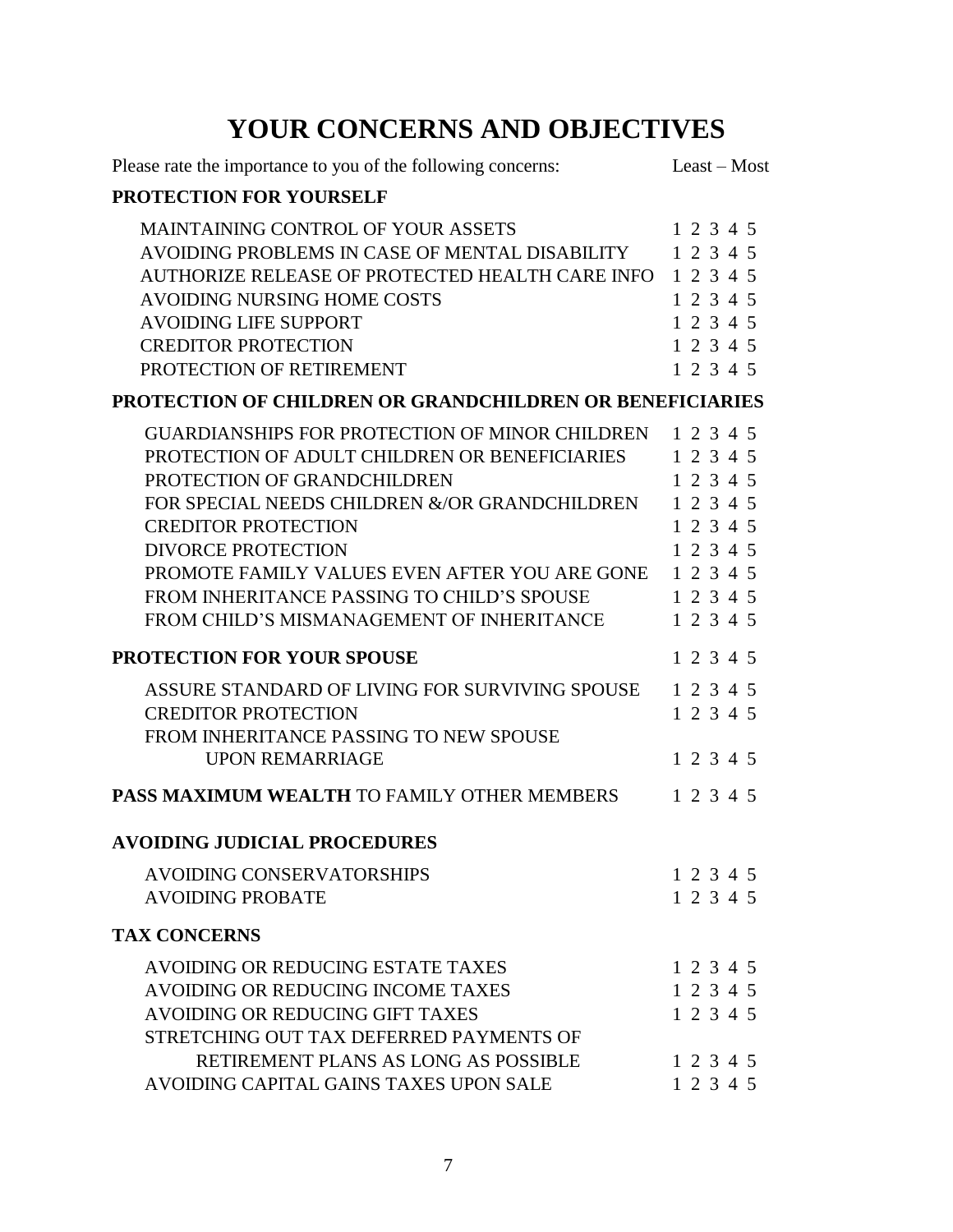### **YOUR CONCERNS AND OBJECTIVES**

| Please rate the importance to you of the following concerns:                                      | Least – Most |
|---------------------------------------------------------------------------------------------------|--------------|
| <b>AVOIDANCE OF DISPUTES</b>                                                                      |              |
| RETAINING FAMILY MANAGEMENT OF FINANCIAL AFFAIRS 1 2 3 4 5<br>AVOIDING WILL OR TRUST CONTEST &/OR |              |
| FRIVOLOUS LAWSUITS UPON DEATH                                                                     | 1 2 3 4 5    |
| DISINHERITANCE OF A FAMILY MEMBER                                                                 | 1 2 3 4 5    |
| CLARITY AND ORGANIZATION IN PLANNING OF ASSETS                                                    | 1 2 3 4 5    |
| <b>BUSINESS CONCERNS</b>                                                                          |              |
| <b>BUSINESS ENTITY FORMATION</b>                                                                  | 1 2 3 4 5    |
| <b>CREDITOR PROTECTION</b>                                                                        | 1 2 3 4 5    |
| <b>BUY SELL AGREEMENT</b>                                                                         | 1 2 3 4 5    |
| BUSINESS SUCCESSION PLAN OR EXIT STRATEGY                                                         | 1 2 3 4 5    |
| PLAN TO MANAGE FAMILY BUSINESS                                                                    | 1 2 3 4 5    |
| <b>CHARITABLE PLANNING</b>                                                                        |              |
| <b>CHARITABLE INTENT</b>                                                                          | 1 2 3 4 5    |
| <b>INCOME TAX DEDUCTION</b>                                                                       | 1 2 3 4 5    |
| <b>SUPPLEMENT TO INCOME</b>                                                                       | 1 2 3 4 5    |
| REDUCTION OF GROSS ESTATE                                                                         |              |
|                                                                                                   |              |

\_\_\_\_\_\_\_\_\_\_\_\_\_\_\_\_\_\_\_\_\_\_\_\_\_\_\_\_\_\_\_\_\_\_\_\_\_\_\_\_\_\_\_\_\_\_\_\_\_\_\_\_\_\_\_\_\_\_\_\_\_\_\_\_\_\_\_\_\_\_\_\_\_\_\_\_\_\_ \_\_\_\_\_\_\_\_\_\_\_\_\_\_\_\_\_\_\_\_\_\_\_\_\_\_\_\_\_\_\_\_\_\_\_\_\_\_\_\_\_\_\_\_\_\_\_\_\_\_\_\_\_\_\_\_\_\_\_\_\_\_\_\_\_\_\_\_\_\_\_\_\_\_\_\_\_\_ \_\_\_\_\_\_\_\_\_\_\_\_\_\_\_\_\_\_\_\_\_\_\_\_\_\_\_\_\_\_\_\_\_\_\_\_\_\_\_\_\_\_\_\_\_\_\_\_\_\_\_\_\_\_\_\_\_\_\_\_\_\_\_\_\_\_\_\_\_\_\_\_\_\_\_\_\_\_ \_\_\_\_\_\_\_\_\_\_\_\_\_\_\_\_\_\_\_\_\_\_\_\_\_\_\_\_\_\_\_\_\_\_\_\_\_\_\_\_\_\_\_\_\_\_\_\_\_\_\_\_\_\_\_\_\_\_\_\_\_\_\_\_\_\_\_\_\_\_\_\_\_\_\_\_\_\_ \_\_\_\_\_\_\_\_\_\_\_\_\_\_\_\_\_\_\_\_\_\_\_\_\_\_\_\_\_\_\_\_\_\_\_\_\_\_\_\_\_\_\_\_\_\_\_\_\_\_\_\_\_\_\_\_\_\_\_\_\_\_\_\_\_\_\_\_\_\_\_\_\_\_\_\_\_\_ \_\_\_\_\_\_\_\_\_\_\_\_\_\_\_\_\_\_\_\_\_\_\_\_\_\_\_\_\_\_\_\_\_\_\_\_\_\_\_\_\_\_\_\_\_\_\_\_\_\_\_\_\_\_\_\_\_\_\_\_\_\_\_\_\_\_\_\_\_\_\_\_\_\_\_\_\_\_

\_\_\_\_\_\_\_\_\_\_\_\_\_\_\_\_\_\_\_\_\_\_\_\_\_\_\_\_\_\_\_\_\_\_\_\_\_\_\_\_\_\_\_\_\_\_\_\_\_\_\_\_\_\_\_\_\_\_\_\_\_\_\_\_\_\_\_\_\_\_\_\_\_\_\_\_\_\_

#### **OTHER GOALS OR DREAMS**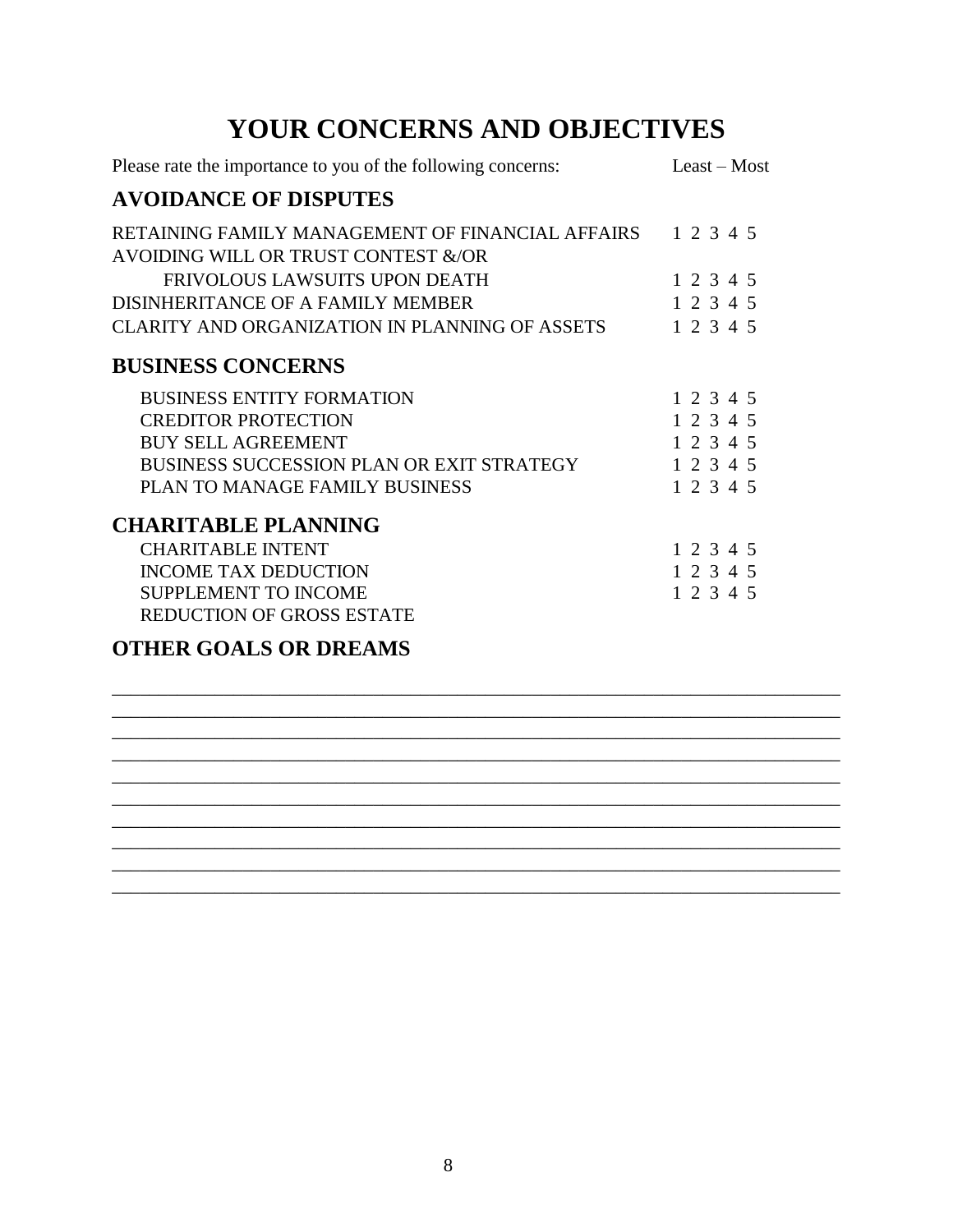### **YOUR ASSETS AND LIABILITIES**

#### **INSTRUCTIONS FOR COMPLETING ASSET SECTION:**

IMPORTANCE: Your representations will be relied upon in planning your estate.

TYPE: Immediately after the heading is a brief explanation of what property you should list.

 OWNER: When filling out this very important category, if owned as a single person, use "I", if as CLIENT #1, use "C1", if as CLIENT #2, use "C2", if held in joint tenancy with a spouse, use "JTS", if in joint tenancy with someone other than your spouse, use "JTO", if held in tenancy in common with your spouse, use "TCS", if in

tenancy in common with another, use "TCO" and if you cannot determine how owned, use "?".

CASH ACCOUNTS. TYPE: Checking Account "CA"; Savings Account "SA"; Cert. of Deposit "CD". Do not include retirement or tax deferred accounts here. **EVIDENCE OF TITLE**: Signature card or the document you signed to set up the account.

| Name of Institution | Type | <b>Account Number</b> Owner | Amount |
|---------------------|------|-----------------------------|--------|
|                     |      |                             |        |
|                     |      |                             |        |
|                     |      |                             |        |
|                     |      |                             |        |
|                     |      |                             | TOTAL: |

**INVESTMENT ACCOUNTS.** TYPE: Money Market "MM", investment "I", cash management "CM", Mutual Funds "MF". Do not include retirement or tax deferred accounts here. **EVIDENCE OF TITLE**: The document you signed to set up the account or the account statement.

| Name of Institution | Type | <b>Account Number</b> Owner |        | Amount |
|---------------------|------|-----------------------------|--------|--------|
|                     |      |                             |        |        |
|                     |      |                             |        |        |
|                     |      |                             |        |        |
|                     |      |                             | TOTAL: |        |

**STOCK CERTIFICATES AND BOND INSTRUMENTS.** TYPE: Publicly traded stocks only, NOT family or nonpublicly traded stock which should be listed under BUSINESS, PARTNERSHIP AND PROFESSIONAL INTERESTS. **EVIDENCE OF TITLE**: Stock Certificates and/or Bond Instruments.

| Name of Company | Owner | Number<br>of Shares | <b>Fair Market</b><br>Value |
|-----------------|-------|---------------------|-----------------------------|
|                 |       |                     |                             |
|                 |       |                     |                             |
|                 |       | TOTAL:              |                             |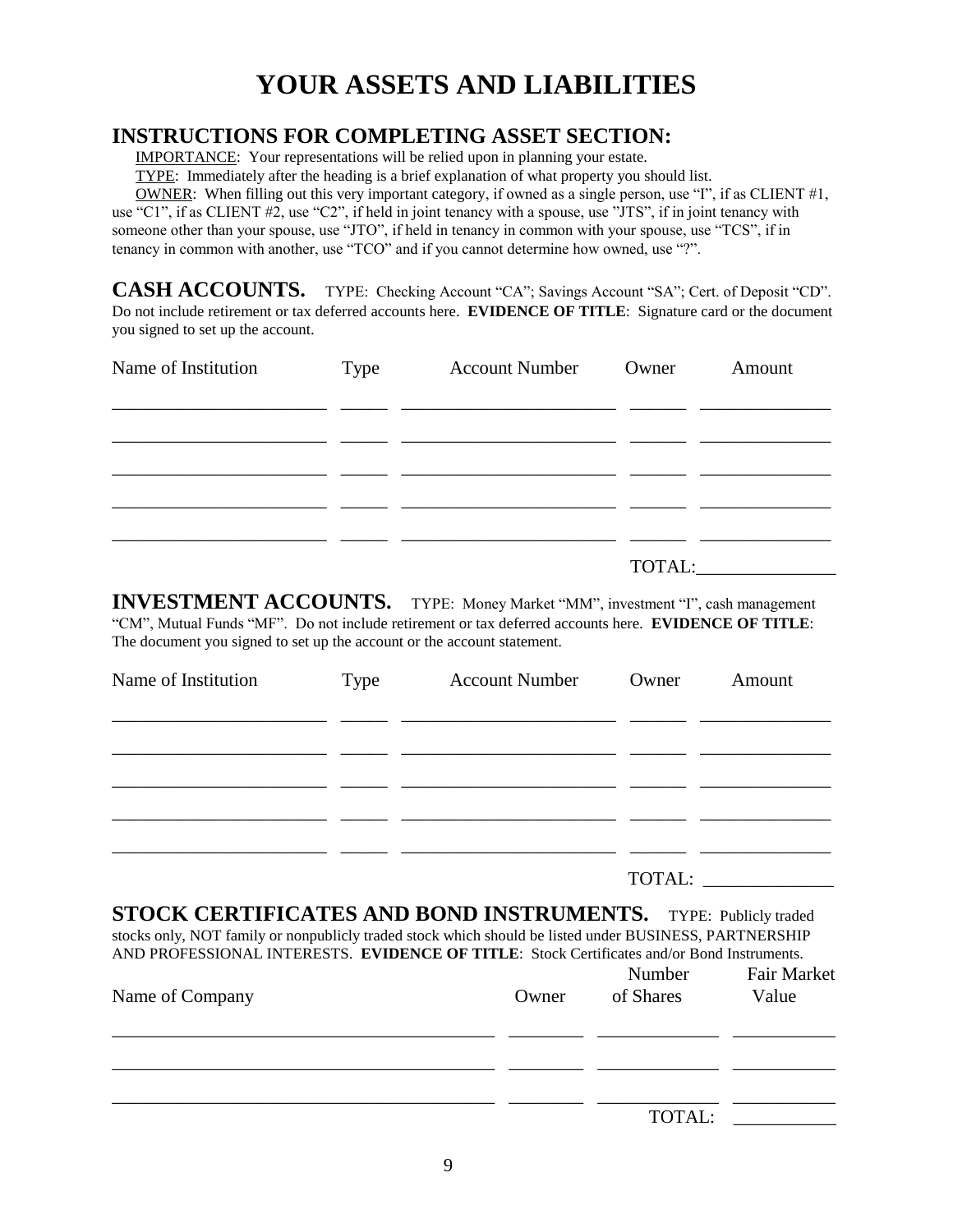PERSONAL EFFECTS. TYPE: Vehicles, boats, furniture, antiques, collections, jewelry, furs, art etc. EVIDENCE OF TITLE: Registration or title issued by your state, bill of sale, receipt, cancelled check etc.

| Description of Item | Owner | Value |
|---------------------|-------|-------|
|                     |       |       |
|                     |       |       |
|                     |       |       |
|                     |       |       |
|                     |       |       |
|                     |       |       |
|                     |       |       |

#### TOTAL:

**RETIREMENT PLANS.** TYPE: Pension, Profit Sharing, HR 10, IRA, SEP, 401(k) etc. **EVIDENCE OF TITLE:** documents you signed to set up plan, summary plan description, account statement

| Type of Plan | Company | Account # | Beneficiary | Value |
|--------------|---------|-----------|-------------|-------|
|              |         |           |             |       |
|              |         |           |             |       |
|              |         |           |             |       |
|              |         |           | TOTAL:      |       |

**LIFE INSURANCE.** TYPE: term, whole life, split dollar, group life. **EVIDENCE OF TITLE**: The policy itself, including all endorsements and amendments and/or the original application

|  | $\text{Power}$ $\text{Type}$ |
|--|------------------------------|
|  |                              |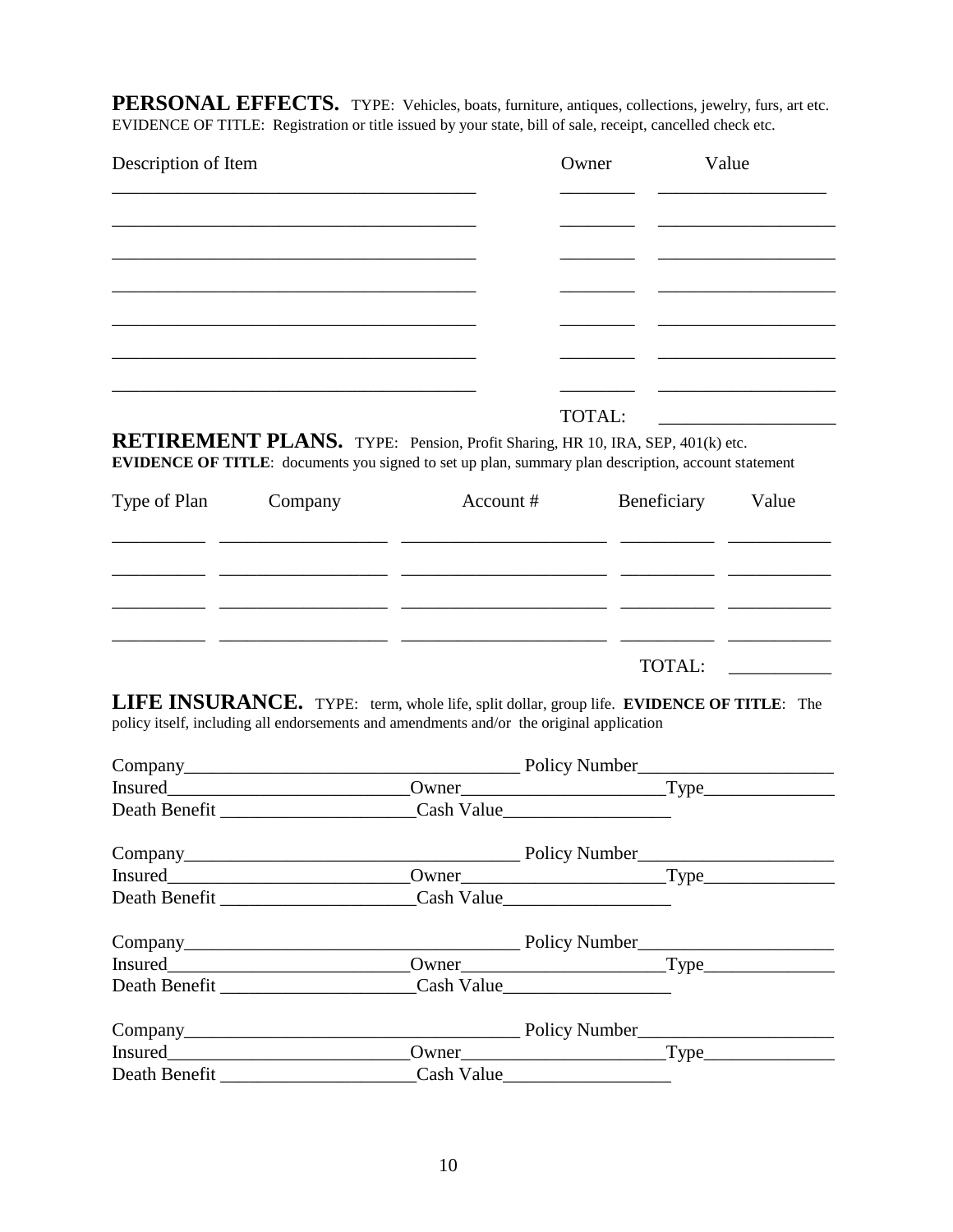| <b>ANNUITIES.</b>                                                                                                                               |         |           |                    |
|-------------------------------------------------------------------------------------------------------------------------------------------------|---------|-----------|--------------------|
|                                                                                                                                                 |         |           |                    |
| Annuitant Type                                                                                                                                  |         |           |                    |
|                                                                                                                                                 |         |           |                    |
|                                                                                                                                                 |         |           |                    |
|                                                                                                                                                 |         |           |                    |
|                                                                                                                                                 |         |           |                    |
|                                                                                                                                                 |         |           |                    |
|                                                                                                                                                 |         |           |                    |
|                                                                                                                                                 |         |           |                    |
|                                                                                                                                                 |         |           |                    |
| Annuitant                                                                                                                                       |         |           |                    |
|                                                                                                                                                 |         |           |                    |
| <b>MONEY OWED TO YOU.</b><br><b>EVIDENCE OF TITLE:</b> Promissory note, written contract, or other documents creating right to receive payment. |         |           |                    |
| Name of Debtor                                                                                                                                  | Owed to | Debt Type | <b>Amount Owed</b> |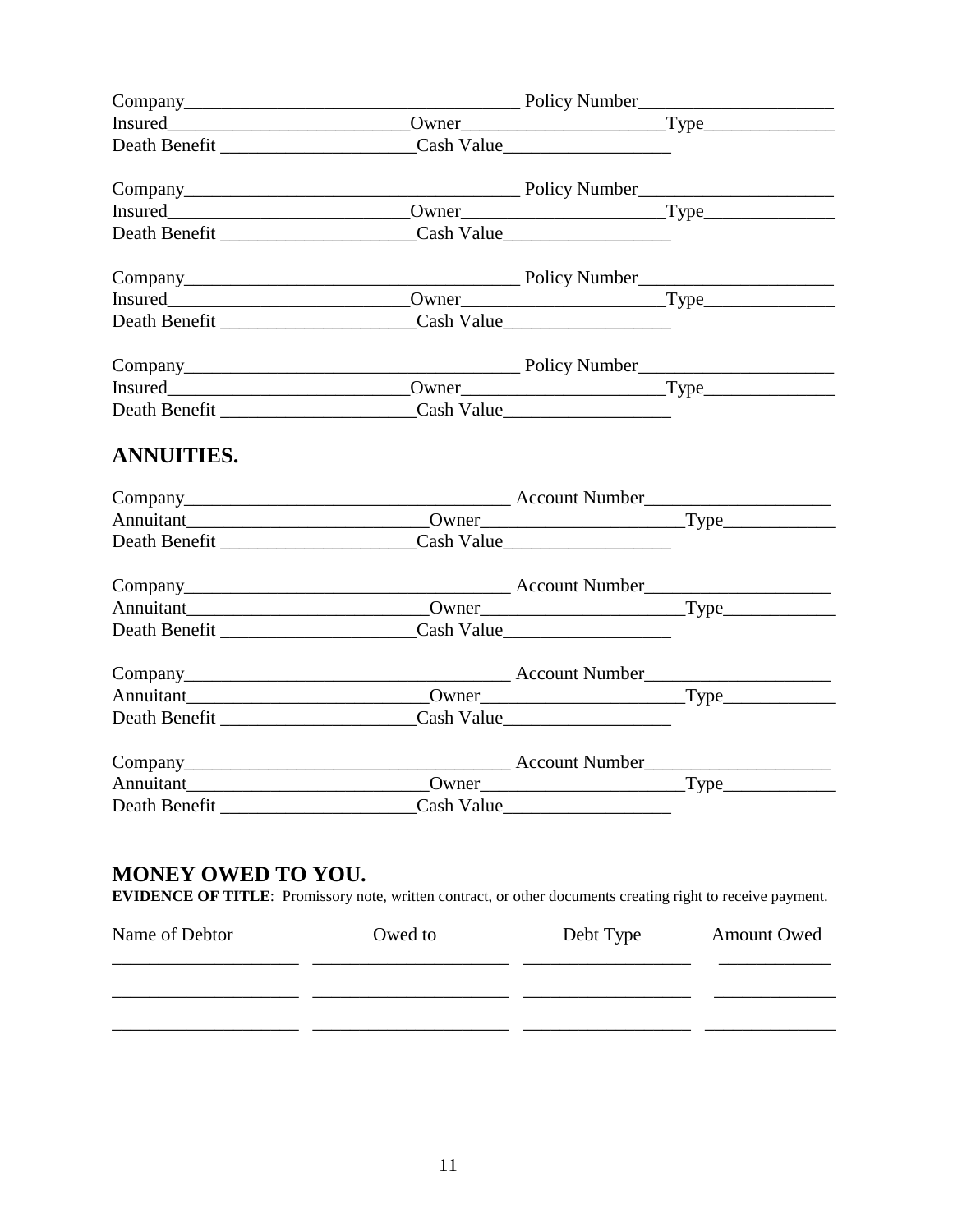#### **BUSINESS, PARTNERSHIP AND PROFESSIONAL INTERESTS.** TYPE:

Privately owned (nonpublicly traded) stock, general or limited partnerships and sole proprietorships. **EVIDENCE OF TITLE:** Stock certificate, partnership agreement, buy-sell agreements, fictitious name affidavit, balance sheet, or registration of title issued by state, bill of sale.

| <b>Name of Business</b>                                                                                                                                                                                                                                                                               | Type of Entity |         | Owner             | % Value of Interest           |
|-------------------------------------------------------------------------------------------------------------------------------------------------------------------------------------------------------------------------------------------------------------------------------------------------------|----------------|---------|-------------------|-------------------------------|
| Business Continuation: How will the owner's family receive the wealth of the Business?                                                                                                                                                                                                                |                |         |                   |                               |
| OIL, GAS, AND MINERAL INTERESTS. TYPE: Lease, overriding royalty, fee mineral<br>estate, working interest, pooling agreement, etc. <b>EVIDENCE OF TITLE</b> : Lease agreement, deed, royalty<br>agreement, farmout agreeemnt, pooling agreement or other agreement you signed to create the interest. |                |         |                   |                               |
| <b>Brief Legal Description</b>                                                                                                                                                                                                                                                                        |                | Owner   |                   | Ownership % Value of Interest |
| <b>REAL PROPERTY.</b> TYPE. Land, building, homes or time shares where you have either a deeded or<br>land contract interest. <b>EVIDENCE OF TITLE:</b> Deed or Land Contract (Do not use mortgage or tax assessment.)                                                                                |                |         |                   |                               |
| General Description and/or Address                                                                                                                                                                                                                                                                    |                |         | Owner Ownership % | Fair Market Value             |
|                                                                                                                                                                                                                                                                                                       |                |         |                   |                               |
| ANTICIPATED INHERITANCE, GIFT, OR LAWSUIT JUDGEMENT.<br>TYPE: Gifts, inheritance or judgment proceeds that you expect to receive some time in the future.<br><b>EVIDENCE OF TITLE:</b> Copies of wills or trusts, lawsuits or judgments                                                               |                |         |                   |                               |
| Description                                                                                                                                                                                                                                                                                           | From Whom      | To Whom |                   | Value of Interest             |
| <b>OTHER ASSETS.</b>                                                                                                                                                                                                                                                                                  |                |         |                   |                               |
| Description                                                                                                                                                                                                                                                                                           |                |         | Owner             | Value                         |
|                                                                                                                                                                                                                                                                                                       |                |         |                   |                               |